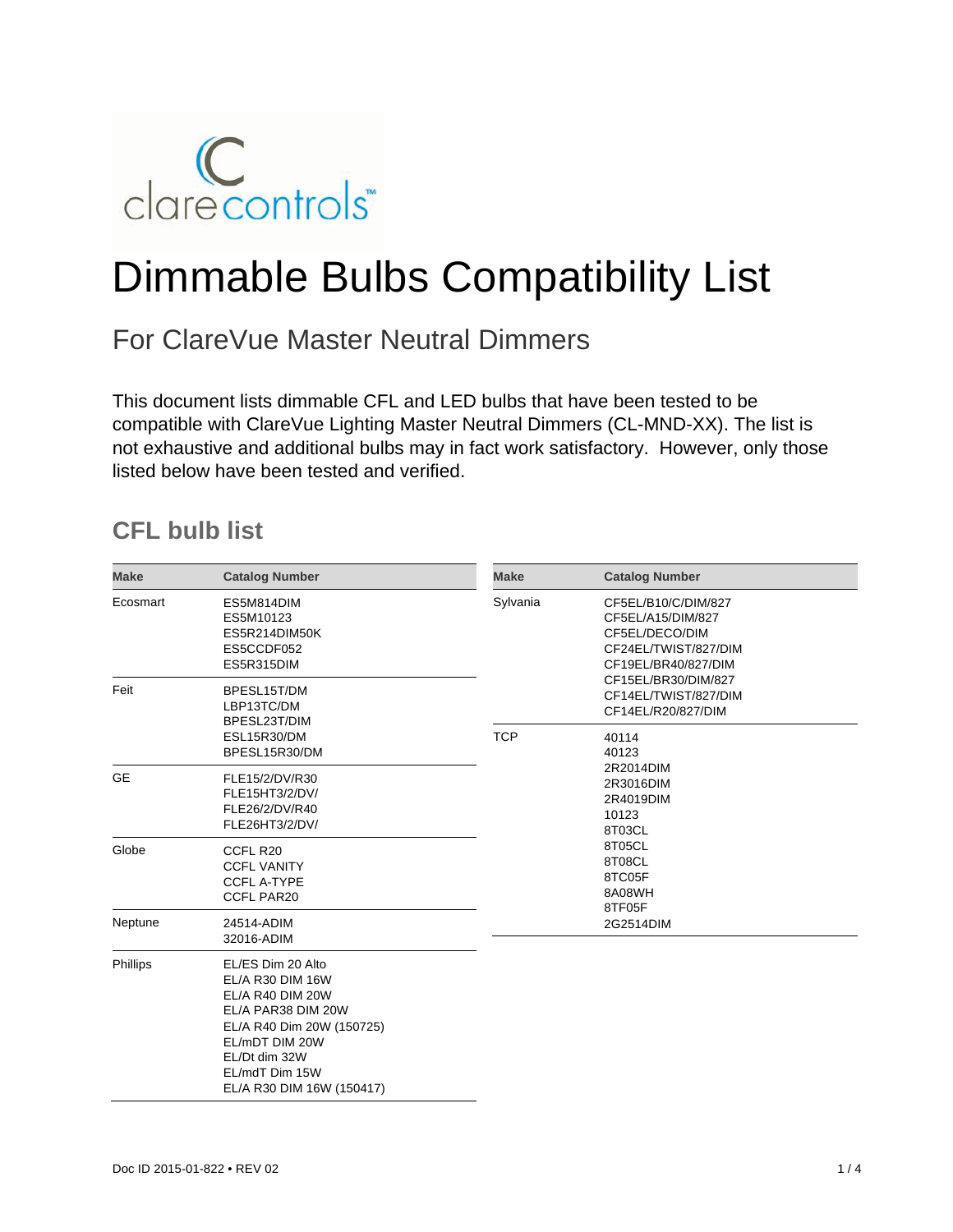## **LED bulb list**

| <b>Make</b>              | <b>Catalog Number</b>                                                                                                                                                                                        | <b>Make</b> | <b>Catalog Number</b>                                                                                                                                                                                                                                                                                                                                                                                                                                                                                                                                                                                                                                                                                                                                                                                                                                     |
|--------------------------|--------------------------------------------------------------------------------------------------------------------------------------------------------------------------------------------------------------|-------------|-----------------------------------------------------------------------------------------------------------------------------------------------------------------------------------------------------------------------------------------------------------------------------------------------------------------------------------------------------------------------------------------------------------------------------------------------------------------------------------------------------------------------------------------------------------------------------------------------------------------------------------------------------------------------------------------------------------------------------------------------------------------------------------------------------------------------------------------------------------|
| Cooper Lighting          | <b>H455ICAT120D</b><br>H455RICAT120D<br>ML706827<br>ML706830<br>ML706835<br>ML706840<br>ML709827ICAT120D<br>ML709830ICAT120D<br>ML709835ICAT120D<br>ML709840ICAT120D<br>RL706830E26WBS<br><b>RL706830WBS</b> | Philips     | EnduraLED 7A 2700 A19 Dimmable (407956)<br>EnduraLED 11W 2700K PAR30S Dimmable (408096)<br>EnduraLED 11W 3000K PAR30S Dimmable (408104)<br>EnduraLED 11W 4200K PAR30S Dimmable (408112)<br>EnduraLED 11W 2700K PAR30L Dimmable (408120)<br>EnduraLED 11W 3000K PAR30L Dimmable (408138)<br>EnduraLED 11W 4200K PAR30S Dimmable (408146)<br>EnduraLED 11W 4200K PAR30S Dimmable (410134)<br>EnduraLED 11W 2700K PAR30L Dimmable (410142)<br>EnduraLED 16W 2700K 120V PAR38 Dimmable (408153)<br>EnduraLED 16W 3000K 120V PAR38 Dimmable (408161)<br>EnduraLED 16W 4200K 120V PAR38 Dimmable (408179)<br>EnduraLED 6W 3000K R20 Dimmable (408203)<br>423400 (9290002192 on bulb) with 2+ lamps<br>423798 (9290002544 on bulb)<br>424382 (9290002268A on bulb)<br>425264 (9290002296A on bulb)<br>432195 (9290002596 on bulb)<br>433227 (9290002707 on bulb) |
| Cree                     | BA19-08027OMF-12DE26-1U100<br>BA21-16050OMF-12DE26-1U110<br>BBR30-06527FLF<br>LR6<br>LR6-DR650<br>LR6-DR1000<br>LE6<br>CR <sub>6</sub><br><b>LR4E-15</b><br>LR4E-30                                          |             |                                                                                                                                                                                                                                                                                                                                                                                                                                                                                                                                                                                                                                                                                                                                                                                                                                                           |
| Ecosmart<br>(Home Depot) | ECO-575L<br>ECS19WW120<br>ECS20WWFL120<br>ECS30WWFL120<br>ECS38WWFL120<br>ECS25WW120                                                                                                                         | Satco       | 433235 (9290002709 on bulb)<br>S873X<br>S874X<br>S877X (PAR30)<br>S875X (PAR 38)                                                                                                                                                                                                                                                                                                                                                                                                                                                                                                                                                                                                                                                                                                                                                                          |
| Feit                     | BPAG1100DM/5K/LED<br>BPCEBR30/DM/LED<br>BPCEBR30/LED (not compatible with<br>AAL06P)<br>BPCEG25/LED/3<br>BPCEPAR38/930/LED                                                                                   | Solaris     | LR30/10/30/750<br>LR30/25/30/750<br>LR30LN/10/30/850<br>LR30LN/25/30/850<br>LR38/10/30/1000<br>LR38/25/30/1000                                                                                                                                                                                                                                                                                                                                                                                                                                                                                                                                                                                                                                                                                                                                            |
| G7 Power                 | G7BR301527D                                                                                                                                                                                                  | Sylvania    | LED15PAR30LN/DIM/830/FL40<br>LED15PAR30LN/DIM/830/NFL25                                                                                                                                                                                                                                                                                                                                                                                                                                                                                                                                                                                                                                                                                                                                                                                                   |
| HitLights/Dura           | HL-LED_5WWW_GU10                                                                                                                                                                                             |             | LED15PAR30LN/DIM/827/NFL25                                                                                                                                                                                                                                                                                                                                                                                                                                                                                                                                                                                                                                                                                                                                                                                                                                |
| <b>Lighting Ever</b>     | 200039 (not compatible with AAL06P)<br>200055-WW-US<br>600026-WW-US                                                                                                                                          |             | LED15PAR30LN/DIM/827/FL40<br>LED18PAR38/DIM/830/NFL25<br>LED18PAR38/DIM/830/FL40<br>LED18PAR38/DIM/827/NFL25                                                                                                                                                                                                                                                                                                                                                                                                                                                                                                                                                                                                                                                                                                                                              |
| <b>Lighting Science</b>  | DFN20NWFL120<br>DFN38NWFL120<br>DFN30NWFL120<br>DFN19NW120<br>DFN25NWFL120                                                                                                                                   |             | LED18PAR38/DIM/827/FL40<br>LED8A/DIM/F/830<br>LED8A/DIM/F/827<br>LED8G25/DIM/F/830<br>LED8G25/DIM/827<br>LED8PAR20/DIM/830/NFL25<br>LED8PAR20/DIM/830/FL36<br>LEDPAR20/DIM/827/NFL25<br>LEDPAR20/DIM/827/FL36                                                                                                                                                                                                                                                                                                                                                                                                                                                                                                                                                                                                                                             |
|                          |                                                                                                                                                                                                              | Triangle    | 55961                                                                                                                                                                                                                                                                                                                                                                                                                                                                                                                                                                                                                                                                                                                                                                                                                                                     |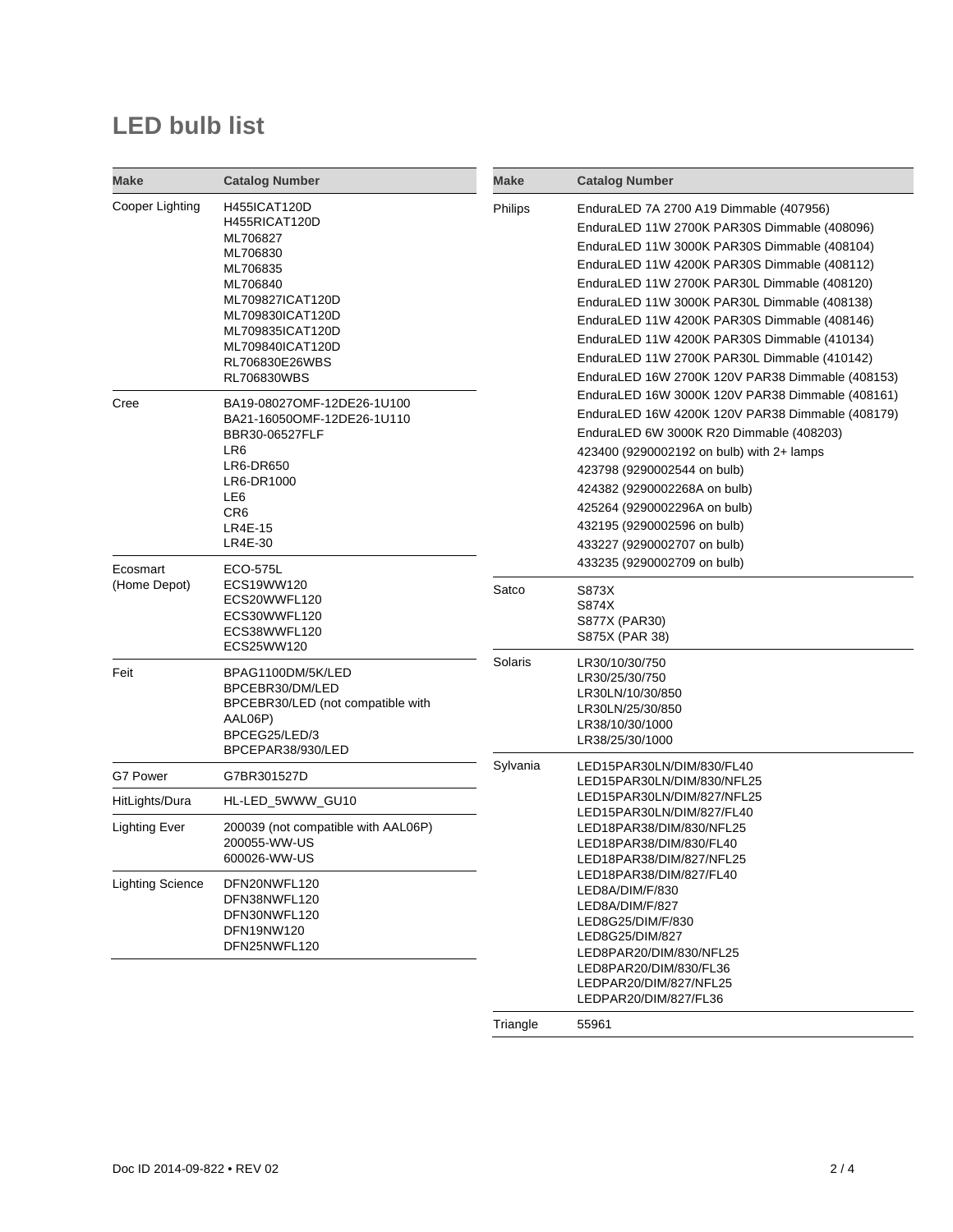#### **Maximum fluorescent lamp wattage**

The following lists the maximum number of Mark 10 or AmbiStar ballasts that can be connected to a dimmer for single- and multi-device installations in a wall box.

|                 |                 |                | Maximum ballasts per dimmer for multi-ganging |                |                         |                |
|-----------------|-----------------|----------------|-----------------------------------------------|----------------|-------------------------|----------------|
| Ballast cat no. | Lamp type       | No. of Lamps   | Lamp watts                                    | One gang       | Two gang                | Three gang     |
| <b>REB-2S26</b> | CFQ26W/G24q     | 1              | 26                                            | 20             | 18                      | 16             |
|                 |                 | $\overline{2}$ | 26                                            | 10             | 9                       | 8              |
|                 | CFTR32W/GX24q   | 1              | 32                                            | 15             | 14                      | 12             |
|                 |                 | 1              | 42                                            | 11             | 10                      | 9              |
| <b>REZ-1Q18</b> | CFQ18W/G24q     | 1              | 18                                            | 26             | 23                      | 21             |
|                 | CFTR18W/GX24q   | 1              | 18                                            | 26             | 23                      | 21             |
| REZ-2Q18        | CFQ18W/G24q     | 1              | 18                                            | 26             | 23                      | 21             |
|                 | CFTR18W/GX24q   | 1              | 18                                            | 26             | 23                      | 21             |
| REZ-2Q26        | CFQ26W/G24q     | $\overline{2}$ | 26                                            | 9              | 8                       | 8              |
|                 | CFTR26W/GX24q   | $\overline{c}$ | 26                                            | 9              | 8                       | 8              |
| <b>REZ-1T42</b> | CFQ26W/G24q     | 1              | 26                                            | 18             | 16                      | 14             |
|                 | CFTR26W/GX24q   | 1              | 26                                            | 18             | 16                      | 14             |
|                 | CFTR32W/GX24q   | 2              | 32                                            | 14             | 13                      | 12             |
|                 | CFTR42W/GX24q   | 2              | 42                                            | 11             | 10                      | 9              |
| <b>REZ-2T42</b> | CFTR32W/GX24q   | $\overline{2}$ | 32                                            | $\overline{7}$ | 6                       | 6              |
|                 | CFTR42W/GX24q   | $\overline{2}$ | 42                                            | 5              | 5                       | 4              |
|                 | CFTR42W/GX24q   | 1              | 57                                            | 8              | 7                       | $\overline{7}$ |
|                 | CFTR70W/GX24q   | 1              | 70                                            | $\overline{7}$ | 6                       | 5              |
| <b>IEZ-2S24</b> | FT24W/2G11      | $\overline{2}$ | 24/27                                         | 9              | 8                       | 8              |
|                 | F24T5/HO        | $\overline{2}$ | 24                                            | 9              | 8                       | 8              |
| REZ-1TTS40      | FT36W/2G11      | $\mathbf{1}$   | 36/39                                         | 14             | 13                      | 12             |
|                 | FT40W/2G11/RS   | $\mathbf{1}$   | 40                                            | 14             | 13                      | 12             |
| REZ-2TTS40      | FT36W/2G12      | $\overline{2}$ | 36/40                                         | $\overline{7}$ | 6                       | 6              |
|                 | FT40W/2G11/RS   | 2              | 41                                            | 6              | 6                       | 5              |
| <b>REZ-154</b>  | F54T5/HO        | $\mathbf{1}$   | 54                                            | 8              | 8                       | $\overline{7}$ |
|                 | FC12T5/HO       | 1              | 55                                            | 9              | 8                       | $\overline{7}$ |
|                 | FT55W/2G11      | 1              | 55                                            | 9              | 8                       | $\overline{7}$ |
| <b>REZ-2S54</b> | F54T5/HO        | $\overline{2}$ | 54                                            | 4              | $\overline{\mathbf{4}}$ | 3              |
|                 | FC12T5/HO       | 2              | 55                                            | 4              | 4                       | $\overline{4}$ |
|                 | FT55W/2G12      | $\overline{2}$ | 55                                            | 4              | 4                       | 4              |
| <b>REZ-132</b>  | F17T8, FBO16T8  | $\mathbf{1}$   | 17                                            | 23             | 21                      | 19             |
|                 | F25T8, FBO24T8  | 1              | 25                                            | 18             | 16                      | 14             |
|                 | F32T8, FBO31T8  | 1              | 32                                            | 16             | 14                      | 13             |
| <b>REZ-2S32</b> | F17T8, FBO16T9  | $\overline{2}$ | 17                                            | 14             | 13                      | 12             |
|                 | F25T8, FBO24T9  | 2              | 25                                            | 10             | 9                       | 8              |
|                 | F32T8, FBO31T9  | 2              | 32                                            | 8              | 7                       | 6              |
| <b>REZ-3S32</b> | F17T8, FBO16T10 | 3              | 17                                            | 10             | 9                       | 8              |
|                 | F25T8, FBO24T10 | 3              | 25                                            | $\overline{7}$ | 6                       | 5              |
|                 | F32T8, FBO31T10 | 3              | 32                                            | 5              | 4                       | $\overline{4}$ |

**Note:** For a Lutron Tu-Wire ballast, the total of all line currents for the ballasts connected to the dimmer should be less than 4.70 A for one gang, 4.30 A for two gang, and 3.90 A for three gang installations.